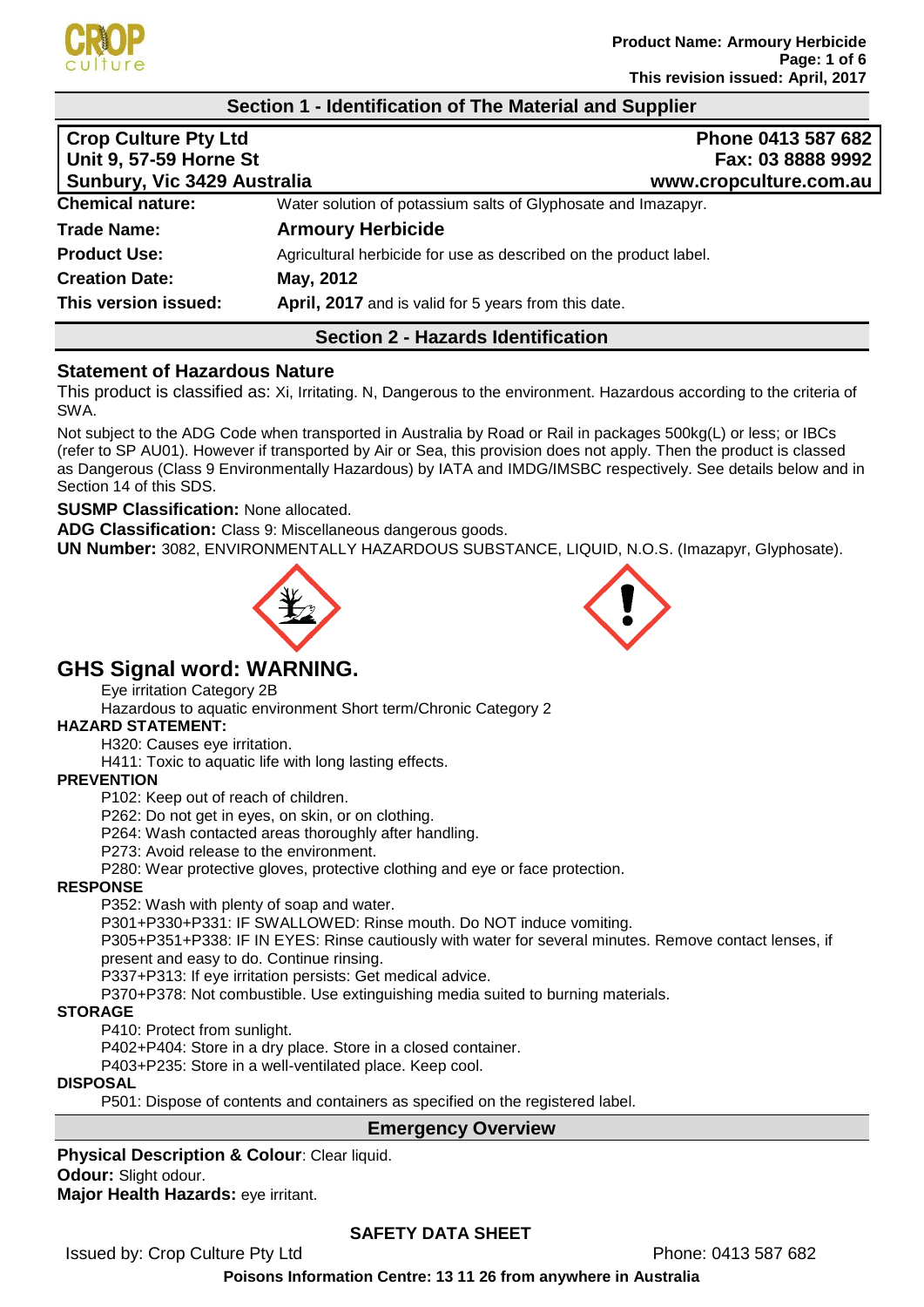

| <b>CAS No</b> | Conc,% |         | TWA $(mg/m^3)$ STEL $(mg/m^3)$ |
|---------------|--------|---------|--------------------------------|
| 81334-34-1    | 150q/L | not set | not set                        |
| 1071-83-6     | 150a/L | not set | not set                        |
| secret        | 10-30  | not set | not set                        |
| 7732-18-5     | to 100 | not set | not set                        |
|               |        |         |                                |

This is a commercial product whose exact ratio of components may vary slightly. Minor quantities of other non hazardous ingredients are also possible.

The SWA TWA exposure value is the average airborne concentration of a particular substance when calculated over a normal 8 hour working day for a 5 day working week. The STEL (Short Term Exposure Limit) is an exposure value that may be equalled (but should not be exceeded) for no longer than 15 minutes and should not be repeated more than 4 times per day. There should be at least 60 minutes between successive exposures at the STEL. The term "peak "is used when the TWA limit, because of the rapid action of the substance, should never be exceeded, even briefly.

#### **Section 4 - First Aid Measures**

#### **General Information:**

You should call The Poisons Information Centre if you feel that you may have been poisoned, burned or irritated by this product. The number is 13 1126 from anywhere in Australia (0800 764 766 in New Zealand) and is available at all times. Have this SDS with you when you call.

**Inhalation:** No first aid measures normally required. However, if inhalation has occurred, and irritation has developed, remove to fresh air and observe until recovered. If irritation becomes painful or persists more than about 30 minutes, seek medical advice.

**Skin Contact:** Wash gently and thoroughly with water (use non-abrasive soap if necessary) for 5 minutes or until chemical is removed.

**Eye Contact:** Immediately flush the contaminated eye(s) with lukewarm, gently flowing water for 20 minutes or until the product is removed, while holding the eyelid(s) open. Take care not to rinse contaminated water into the unaffected eye or onto the face. Obtain medical attention immediately. Take special care if exposed person is wearing contact lenses.

**Ingestion:** If swallowed, do NOT induce vomiting. Wash mouth with water and contact a Poisons Information Centre, or call a doctor.

# **Section 5 - Fire Fighting Measures**

**Fire and Explosion Hazards**: The major hazard in fires is usually inhalation of heated and toxic or oxygen deficient (or both), fire gases. There is little risk of an explosion from this product if commercial quantities are involved in a fire.

This product is likely to decompose only after heating to dryness, followed by further strong heating. Fire decomposition products from this product are likely to be irritating if inhaled.

**Extinguishing Media:** Try to contain spills, minimise spillage entering drains or water courses.

**Fire Fighting:** If a significant quantity of this product is involved in a fire, call the fire brigade. There is little danger of a violent reaction or explosion if significant quantities of this product are involved in a fire. Recommended personal protective equipment is full fire kit and breathing apparatus.

| Flash point:                     | Does not burn.                  |
|----------------------------------|---------------------------------|
| <b>Upper Flammability Limit:</b> | Does not burn.                  |
| <b>Lower Flammability Limit:</b> | Does not burn.                  |
| <b>Autoignition temperature:</b> | Not applicable - does not burn. |
| <b>Flammability Class:</b>       | Does not burn.                  |
|                                  |                                 |

#### **Section 6 - Accidental Release Measures**

**Accidental release:** In the event of a major spill, prevent spillage from entering drains or water courses. Wear full protective clothing including eye/face protection. All skin areas should be covered. See below under Personal Protection regarding Australian Standards relating to personal protective equipment. Suitable materials for protective clothing include rubber, PVC. Eye/face protective equipment should comprise as a minimum, protective goggles. If there is a significant chance that vapours or mists are likely to build up in the cleanup area, we recommend that you use a respirator. Usually, no respirator is necessary when using this product. However, if you have any doubts consult the Australian Standard mentioned below (section 8). Otherwise, not normally necessary.

Stop leak if safe to do so, and contain spill. Absorb onto sand, vermiculite or other suitable absorbent material. If spill is too large or if absorbent material is not available, try to create a dike to stop material spreading or going into drains or waterways. Because of the environmentally hazardous nature of this product, special care should be taken to

# **SAFETY DATA SHEET**

Issued by: Crop Culture Pty Ltd **Phone: 0413 587 682**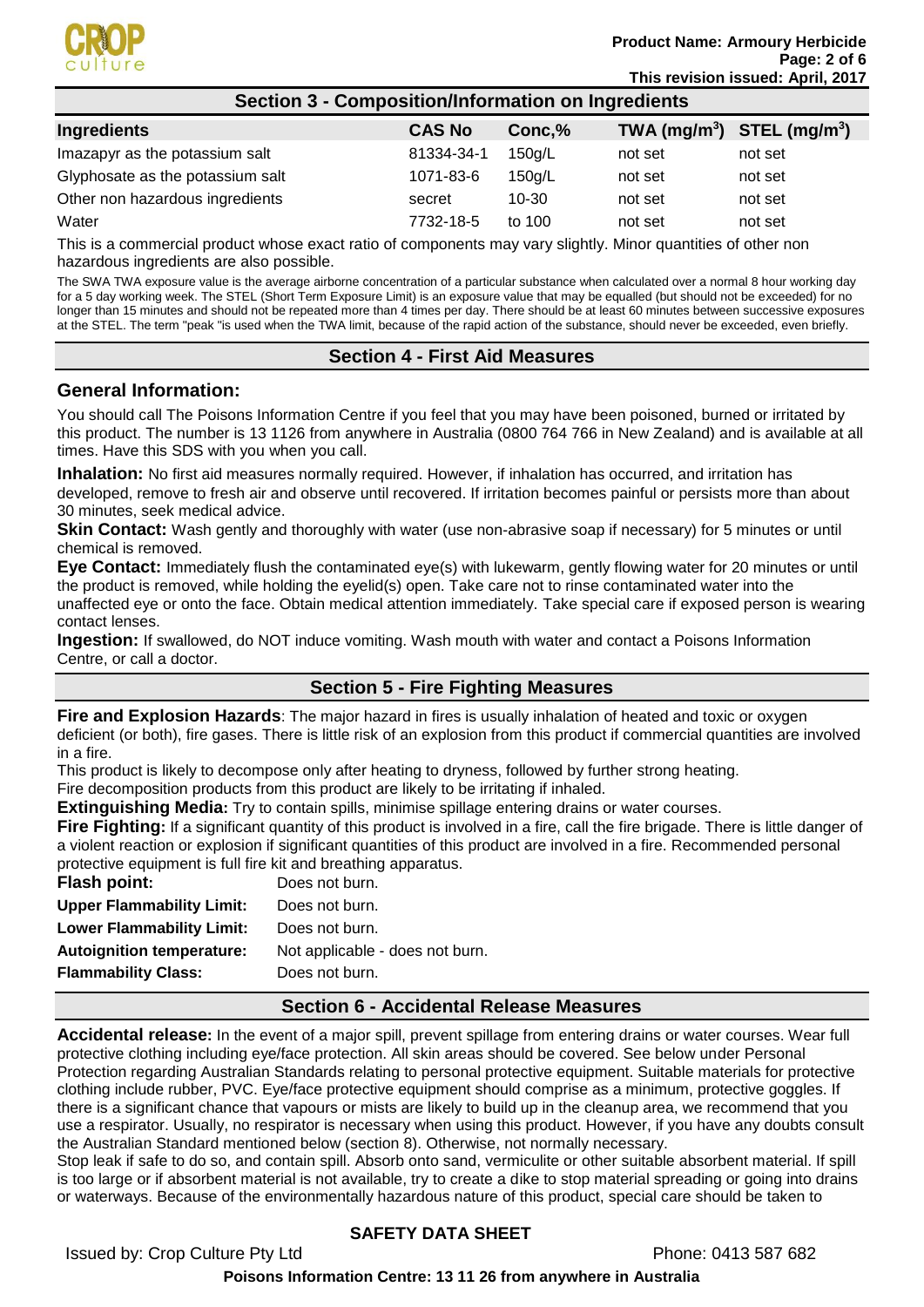

#### **Product Name: Armoury Herbicide Page: 3 of 6 This revision issued: April, 2017**

restrict release to waterways or drains. Sweep up and shovel or collect recoverable product into labelled containers for recycling or salvage, and dispose of promptly. Recycle containers wherever possible after careful cleaning. Refer to product label for specific instructions. After spills, wash area preventing runoff from entering drains. If a significant quantity of material enters drains, advise emergency services. Full details regarding disposal of used containers, spillage and unused material may be found on the label. If there is any conflict between this SDS and the label, instructions on the label prevail. Ensure legality of disposal by consulting regulations prior to disposal. Thoroughly launder protective clothing before storage or re-use. Advise laundry of nature of contamination when sending contaminated clothing to laundry.

# **Section 7 - Handling and Storage**

**Handling:** Keep exposure to this product to a minimum, and minimise the quantities kept in work areas. Check Section 8 of this SDS for details of personal protective measures, and make sure that those measures are followed. The measures detailed below under "Storage" should be followed during handling in order to minimise risks to persons using the product in the workplace. Also, avoid contact or contamination of product with incompatible materials listed in Section 10.

**Storage:** Although this is classed as a Dangerous Good, you may not need a license to store it. If you have any doubts, we suggest you contact your Dangerous Goods authority in order to clarify your obligations. Check packaging - there may be further storage instructions on the label.

# **Section 8 - Exposure Controls and Personal Protection**

The following Australian Standards will provide general advice regarding safety clothing and equipment:

Respiratory equipment: **AS/NZS 1715**, Protective Gloves: **AS 2161**, Occupational Protective Clothing: AS/NZS 4501 set 2008, Industrial Eye Protection: **AS1336** and **AS/NZS 1337**, Occupational Protective Footwear: **AS/NZS2210**.

#### **SWA Exposure Limits TWA (mg/m<sup>3</sup>**

**) STEL (mg/m<sup>3</sup> )** Exposure limits have not been established by SWA for any of the significant ingredients in this product.

The ADI for Imazapyr as the potassium salt is set at 2.5mg/kg/day. The corresponding NOEL is set at 250mg/kg/day.

The ADI for Glyphosate is set at 0.3mg/kg/day. The corresponding NOEL is set at 30mg/kg/day. ADI means Acceptable Daily Intake; NOEL means No-observable-effect-level. Data from Australian ADI List, March 2016.

No special equipment is usually needed when occasionally handling small quantities. The following instructions are for bulk handling or where regular exposure in an occupational setting occurs without proper containment systems. **Ventilation:** This product should only be used in a well ventilated area. If natural ventilation is inadequate, use of a fan is suggested.

**Eye Protection:** Protective glasses or goggles should be worn when this product is being used. Failure to protect your eyes may cause them harm. Emergency eye wash facilities are also recommended in an area close to where this product is being used.

**Skin Protection:** You should avoid contact even with mild skin irritants. Therefore you should wear suitable impervious elbow-length gloves and facial protection when handling this product. See below for suitable types. **Protective Material Types:** We suggest that protective clothing be made from the following: rubber, PVC.

**Respirator:** Usually, no respirator is necessary when using this product. However, if you have any doubts consult the Australian Standard mentioned above. Otherwise, not normally necessary.

Eyebaths or eyewash stations should be provided near to where this product is being handled commercially.

# **Section 9 - Physical and Chemical Properties:**

| Clear liquid.                             |
|-------------------------------------------|
| Slight odour.                             |
| Approximately 100°C at 100kPa.            |
| Below 0°C.                                |
| Water component.                          |
| 2.37 kPa at 20°C (water vapour pressure). |
| As for water.                             |
| 1.18-1.19                                 |
| Dispersible.                              |
| 6.5-7.5 (1% in water)                     |
| No data.                                  |
| No data.                                  |
| As for water.                             |
| No data                                   |
| Not applicable - does not burn.           |
|                                           |

# **SAFETY DATA SHEET**

Issued by: Crop Culture Pty Ltd **Phone: 0413 587 682**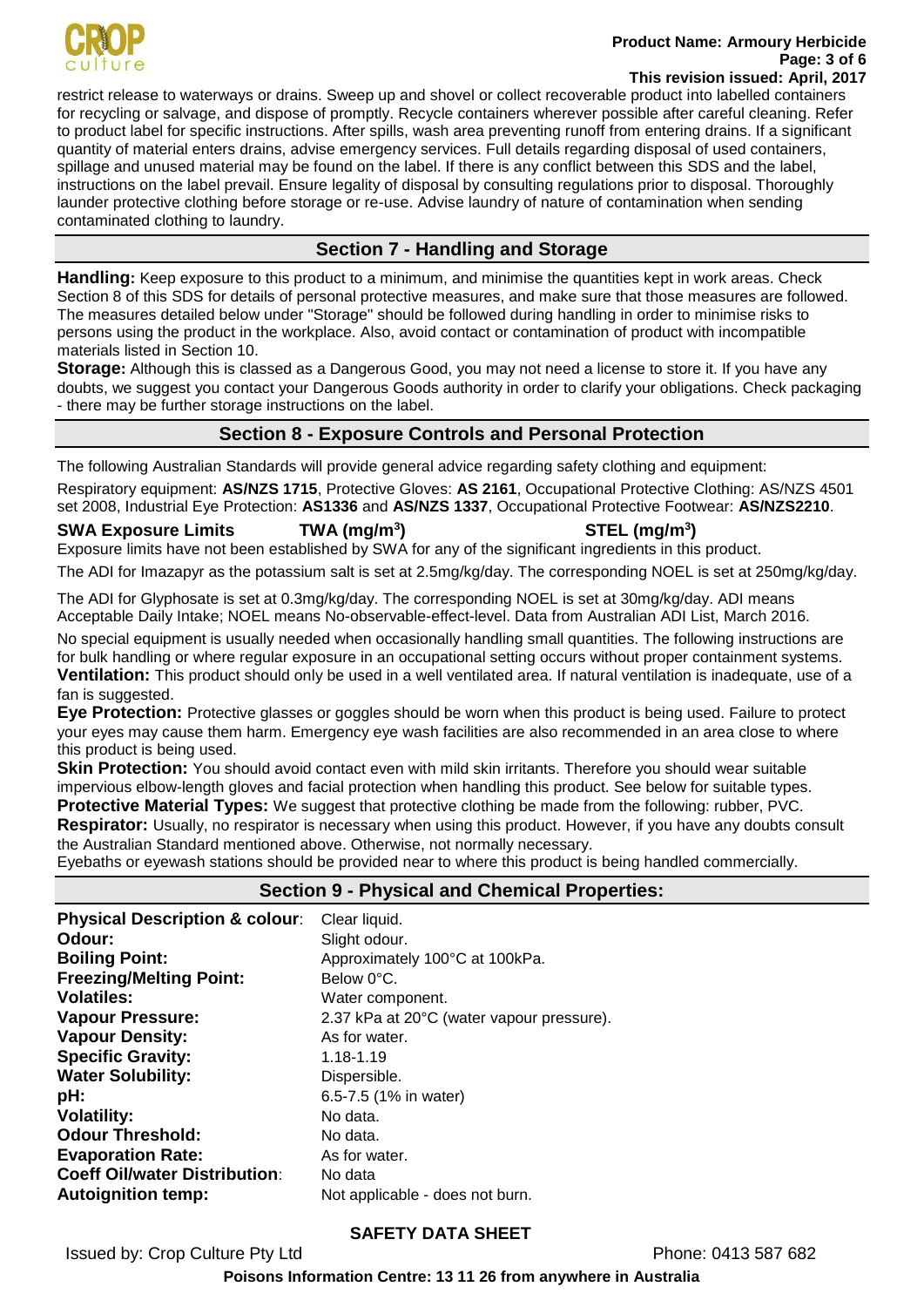

# **Section 10 - Stability and Reactivity**

**Reactivity:** This product is unlikely to react or decompose under normal storage conditions. However, if you have any doubts, contact the supplier for advice on shelf life properties.

**Conditions to Avoid:** Store in the closed original container in a dry, cool, well-ventilated area out of direct sunlight. **Incompatibilities:** strong acids, strong bases, strong oxidising agents.

**Fire Decomposition:** This product is likely to decompose only after heating to dryness, followed by further strong heating. Combustion forms carbon dioxide, and if incomplete, carbon monoxide and possibly smoke. Water is also formed. May form nitrogen and its compounds, and under some circumstances, oxides of nitrogen. Occasionally hydrogen cyanide gas in reducing atmospheres. May form oxides of phosphorus and other phosphorus compounds. Potassium compounds. Carbon monoxide poisoning produces headache, weakness, nausea, dizziness, confusion, dimness of vision, disturbance of judgment, and unconsciousness followed by coma and death.

**Polymerisation:** This product will not undergo polymerisation reactions.

# **Section 11 - Toxicological Information**

# **Local Effects:**

**Target Organs:** There is no data to hand indicating any particular target organs.

# **Classification of Hazardous Ingredients**

Ingredient **Risk Phrases** 

Glyphosate (as Salt)

• Hazardous to the aquatic environment (chronic) - category 2

Imazapyr

• Eye irritation - category 2

• Hazardous to the aquatic environment (chronic) - category 3

**Target Organs:** There is no data to hand indicating any particular target organs.

#### **For Imazapyr:**

| <b>Sensitization:</b>    | Non sensitizer                                                          |                                         |
|--------------------------|-------------------------------------------------------------------------|-----------------------------------------|
| <b>Chronic toxicity:</b> | NOEL (rat)=500 mg/kg/day (2 years)<br>NOEL (dog)=250 mg/kg/day (1 year) | NOEL (mouse)=1500 mg/kg/day (1.5 years) |
| <b>Carcinogenicity:</b>  | EPA: Not classified EU, Not classified                                  | IARC: not classified.                   |
| <b>Mutagenicity:</b>     | Not mutagenic.                                                          |                                         |
| Teratogenicity:          | NOEL (rabbit)=400 mg/kg/day<br>NOEL (rat)=300 mg/kg/day (maternal)      | NOEL (rat)=1000 mg/kg/day (foetal)      |

#### **For Glyphosate:**

**Chronic toxicity:** Studies of glyphosate lasting up to 2 years, have been conducted with rats, dogs, mice, and rabbits, and with few exceptions no effects were observed. For example, in a chronic feeding study with rats, no toxic effects were observed in rats given doses as high as 400 mg/kg/day. Also, no toxic effects were observed in a chronic feeding study with dogs fed up to 500 mg/kg/day, the highest dose tested.

**Reproductive effects:** Laboratory studies show that glyphosate produces reproductive changes in test animals very rarely and then only at very high doses (over 150 mg/kg/day). It is unlikely that the compound would produce reproductive effects in humans.

**Teratogenic effects:** In a teratology study with rabbits, no developmental toxicity was observed in the foetuses at the highest dose tested (350 mg/kg/day). Glyphosate does not appear to be teratogenic.

**Mutagenic effects:** Glyphosate mutagenicity and genotoxicity assays have been negative. It appears that glyphosate is not mutagenic.

**Carcinogenic effects:** Rats given oral doses of up to 400 mg/kg/day did not show any signs of cancer, nor did dogs given oral doses of up to 500 mg/kg/day or mice fed glyphosate at doses of up to 4500 mg/kg/day. It appears that glyphosate is not carcinogenic.

#### **Potential Health Effects**

# **Inhalation:**

**Short Term Exposure:** Available data indicates that this product is not harmful. However product may be mildly irritating, although unlikely to cause anything more than mild transient discomfort.

**Long Term Exposure:** No data for health effects associated with long term inhalation.

# **Skin Contact:**

**Short Term Exposure:** Available data indicates that this product is not harmful. It should present no hazards in normal use. However product may be irritating, but is unlikely to cause anything more than mild transient discomfort. **Long Term Exposure:** No data for health effects associated with long term skin exposure.

# **SAFETY DATA SHEET**

Issued by: Crop Culture Pty Ltd **Phone: 0413 587 682**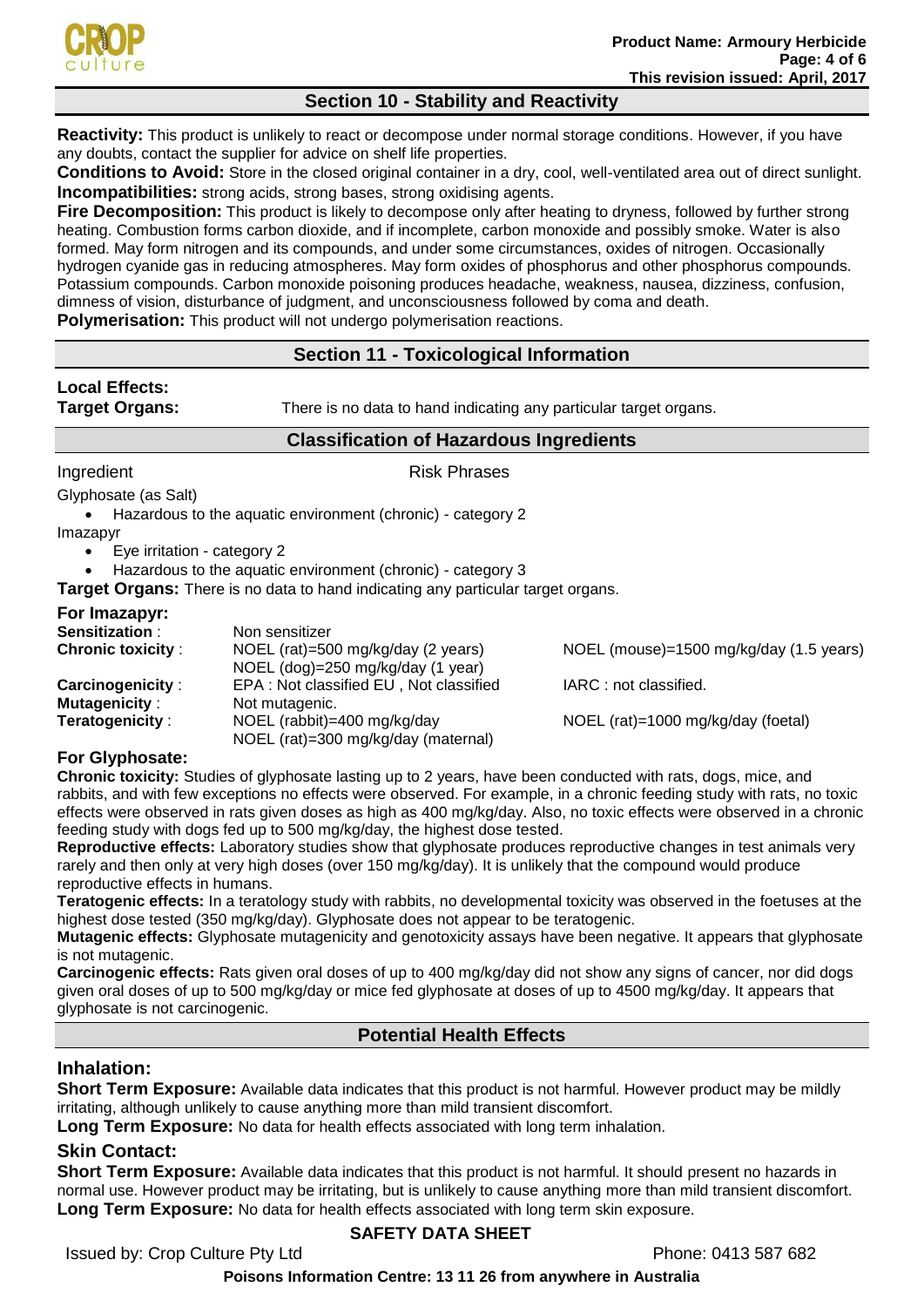

# **Eye Contact:**

**Short Term Exposure:** This product is an eye irritant. Symptoms may include stinging and reddening of eyes and watering which may become copious. Other symptoms may also become evident. If exposure is brief, symptoms should disappear once exposure has ceased. However, lengthy exposure or delayed treatment may cause permanent damage.

**Long Term Exposure:** No data for health effects associated with long term eye exposure.

#### **Ingestion:**

**Short Term Exposure:** Significant oral exposure is considered to be unlikely. However, this product is an oral irritant. Symptoms may include burning sensation and reddening of skin in mouth and throat. Other symptoms may also become evident, but all should disappear once exposure has ceased.

**Long Term Exposure:** No data for health effects associated with long term ingestion.

# **Carcinogen Status:**

**SWA:** No significant ingredient is classified as carcinogenic by SWA.

**NTP:** No significant ingredient is classified as carcinogenic by NTP.

**IARC:** In 2015, IARC classified glyphosate as 'probably carcinogenic to humans', but has since (May 2016)

concluded glyphosate is unlikely to pose a carcinogenic or genotoxic risk to humans.

See the IARC website for further details. A web address has not been provided as addresses frequently change.

# **Section 12 - Ecological Information**

Toxic to aquatic organisms, may cause long-term adverse effects to the aquatic environment. This product is biodegradable. It will not accumulate in the soil or water or cause long term problems.

**For Imazapyr:** LC<sub>50</sub> Inhalation, Rat = >5.22mg/L/4hr  $LD_{50}$  Oral, Rat >2000mg/kg LD<sub>50</sub> Dermal, Rat = >2000mg/kg **For Glyphosate: Bees:** LD<sub>50</sub> >400µg/bee

**Birds:** LD<sub>50</sub> bobwhite quail: >3850mg/kg

**Fish:** LC<sup>50</sup> bluegill sunfish (*Lepomis macrochirus*): 5.8-14mg/L LC<sup>50</sup> carp (*Cyprinus carpio*): 19.7mg/L LC<sup>50</sup> fathead minnow (*Pimephales promelas*): 9.4mg/L LC<sup>50</sup> rainbow trout (*Oncorhynchus mykiss*): 8.2-26mg/L

# **Section 13 - Disposal Considerations**

**Disposal:** Special help is available for the disposal of Agricultural Chemicals. The product label will give general advice regarding disposal of small quantities, and how to cleanse containers. However, for help with the collection of unwanted rural chemicals, contact ChemClear 1800 008 182 http://www.chemclear.com.au/ and for help with the disposal of empty drums, contact DrumMuster http://www.drummuster.com.au/ where you will find contact details for your area.

# **Section 14 - Transport Information**

**Not subject to the ADG Code when transported by Road or Rail in Australia, in packages 500kg(L) or less; or IBCs, but classed as Dangerous by IATA and IMDG/IMSBC when carried by Air or Sea transport (see details below).** 

**ADG Code:** 3082, ENVIRONMENTALLY HAZARDOUS SUBSTANCE, LIQUID, N.O.S. (Imazapyr, Glyphosate). **Hazchem Code:** •3Z

**Special Provisions:** 179, 274, AU01

**Limited quantities:** ADG 7 specifies a Limited Quantity value of 5 L for this class of product.

**Dangerous Goods Class:** Class 9: Miscellaneous Dangerous Goods.

**Packaging Group:** III

**Packaging Method:** P001, IBC03, LP01

Class 9 Miscellaneous Dangerous Goods shall not be loaded in the same vehicle or packed in the same freight container with Dangerous Goods of Class 1 (Explosives).

# **Section 15 - Regulatory Information**

**AICS:** All of the significant ingredients in this formulation are compliant with NICNAS regulations. The following ingredients: Imazapy, Glyphosate, are mentioned in the SUSMP.

**SAFETY DATA SHEET**

Issued by: Crop Culture Pty Ltd **Phone: 0413 587 682**